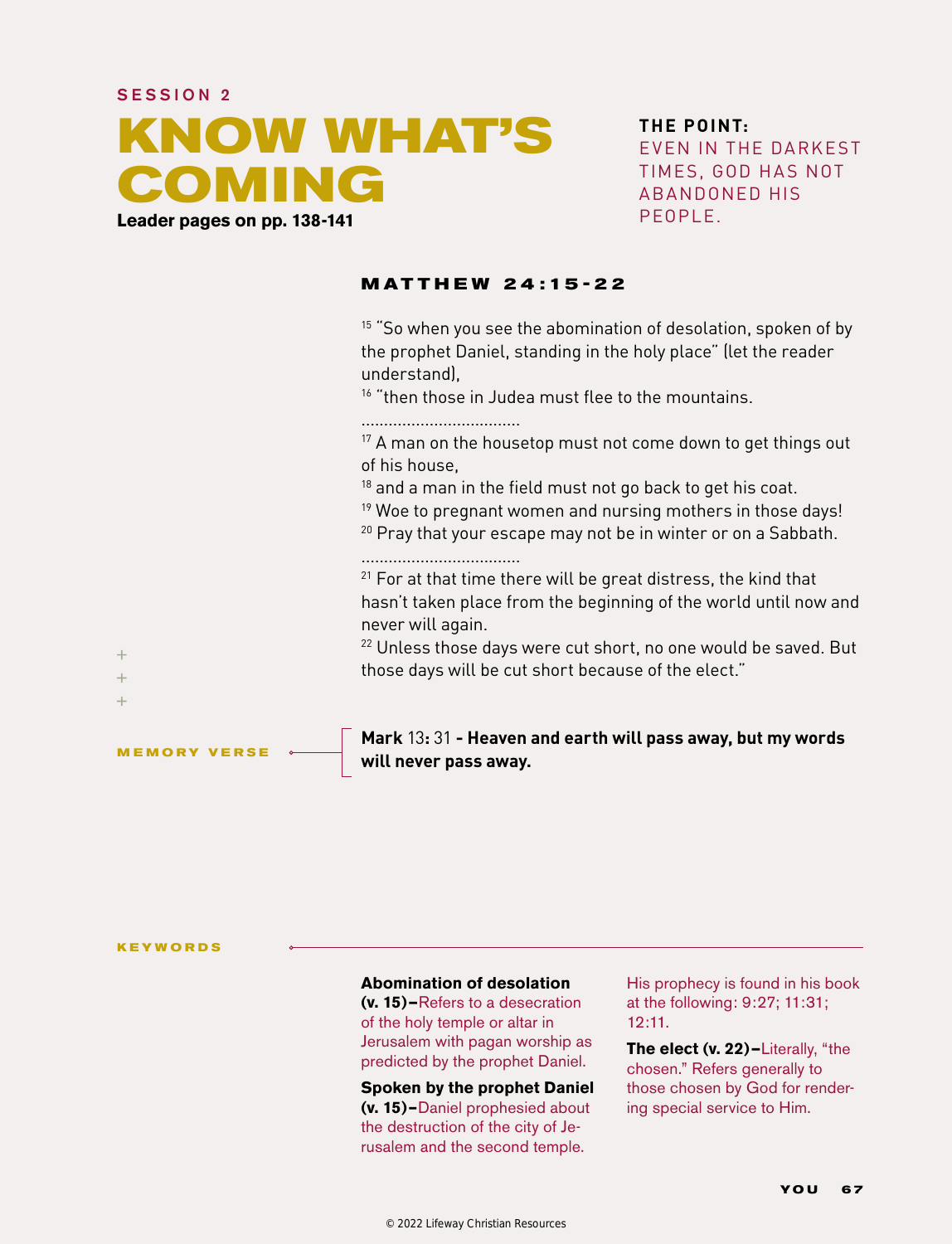# **WHAT DO WE NEED TO KNOW ABOUT THE RETURN OF CHRIST?**

I remember vividly one day as I was on my way to pick up my child from daycare, I got caught in some heavy traffic. I began to get terribly anxious because I knew the daycare was closing soon and I had to get to my child before he worried or worse, felt forgotten. Those minutes seemed like forever as I inched through the traffic to finally arrive at the daycare. I ran inside to find my child holding back tears. As I approached him, I embraced him so tightly. I wanted him to feel secure. In that moment, he let it all out in relief knowing that I was there to pick him up and that I had not forgotten him at all.

For any child, it is a horrible feeling when they don't know where their parents are. I was troubled to think he might have believed I had actually forgotten him.

In the same way, many of us have also felt moments that we are forgotten by God. As we continue our study of the end times and Jesus' return, we will see that God will never forsake us or abandon us.

# **The Desecration of the Temple // Matthew 24:15-16**

Jesus wanted His disciples—and us!—to know what is coming. The end is coming when God's temple is desecrated. Jesus cites Daniel in an explanation of the abomination of desolation. Jesus was now pointing to another future event. It is possible that Jesus was referring to the destruction of the temple in AD 70. Jesus' words, "then those in Judea must flee to the mountains" (v. 16) also lends support to this view since Jews fled at the time of the Roman invasion in AD 70. (The more explicit wording in Luke 21:20-24 appears to support this view.)

It is also possible that Jesus' words are a reference to a future event involving the antichrist. The ultimate fulfillment of this prophecy will occur when the antichrist does something very similar to what Antiochus Epiphanes did. Revelation 13:14 foretells the antichrist making an image that people are forced to worship. For one to turn the temple of God into a place of false worship is truly

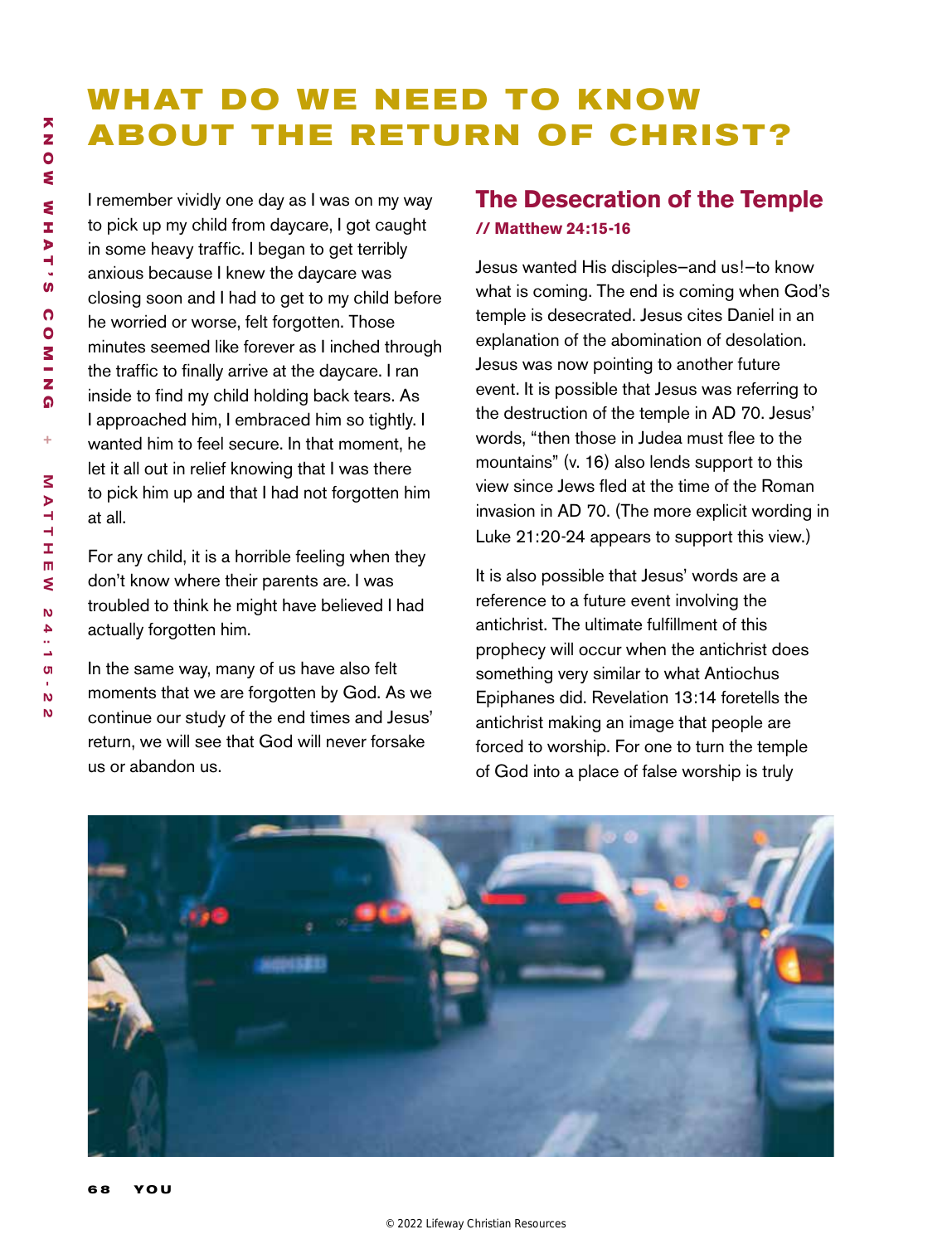#### **THE POINT:** Even in the darkest times, god has not abandoned his people.

an "abomination." Second Thessalonians 2:4 lends support to this view: "He opposes and exalts himself above every so-called god or object of worship, so that he sits in God's temple, proclaiming that he himself is God."

Together, Jesus is referring to the desecration and disrespect of the temple of God as being the marker of the end. The good news, Jesus cares that we know, that we are given the chance to flee. The word "flee" is related to the English word fugitive, a person who takes flight to escape danger. Jesus warns us that we might find refuge and protection in Him.

#### **HOW DO YOU NORMALLY RESPOND TO WARNINGS FROM JESUS?**

One thing is clear: Jesus wanted His disciples—and us!—to know what is coming. And when God's temple is desecrated, we can know the end is coming.

# **The Distress Without Delay // Matthew 24:17-20**

Jesus stresses preparation in these verses. He points out that destruction will come so quickly that believers must waste no time in taking cover. This is why fleeing is so important. He shares a few scenarios that speak to leaving immediately, difficult travel, dealing with the weather.

#### • **Leaving Immediately**

Jesus explains the importance of leaving immediately by using the imagery of staying on the housetop and staying in the field. These two scenarios for leaving immediately paint a picture of how individuals can get so consumed with what they have on earth that they are not ready to depart when they see the signs. For the person on the housetop, do not enter the home. For the person in the field, do not go back to grab a cloak. In both cases, Jesus' point was that times will become so difficult that people will not be able to go back even for what were perceived as the necessities of life.

## **HOW DOES THE SUDDEN NATURE OF JESUS' COMING IMPACT THE WAY WE PREPARE NOW?**



## DIGGING DEEPER **ABOMINATION?**

The word "abomination" appears over 120 times in the Bible. In every case, it refers to something detestable. The Septuagint (the Greek translation of the Hebrew Scriptures) used the Greek word to refer to things such as unclean animals (Lev. 11:10-13), magic and divination, (Deut. 18:12), idols (Jer. 4:1), and all things abhorrent to God (Rev. 17:4-5; 21:27). The ultimate abomination, though, is "the abomination of desolation," a horrible and devastating activity that is idolatrous at its core and an affront to the holiness of God. The phrase abomination of desolation was first used in the Book of Daniel. Daniel's use of the word "abomination" referred to the desecration of the temple of Jerusalem (Dan. 9:27). Many scholars have noted that at least a partial fulfillment of this prophecy occurred in 176 BC.

**Why do you think Jesus would use such bold language as "Abomination of Desolation"?**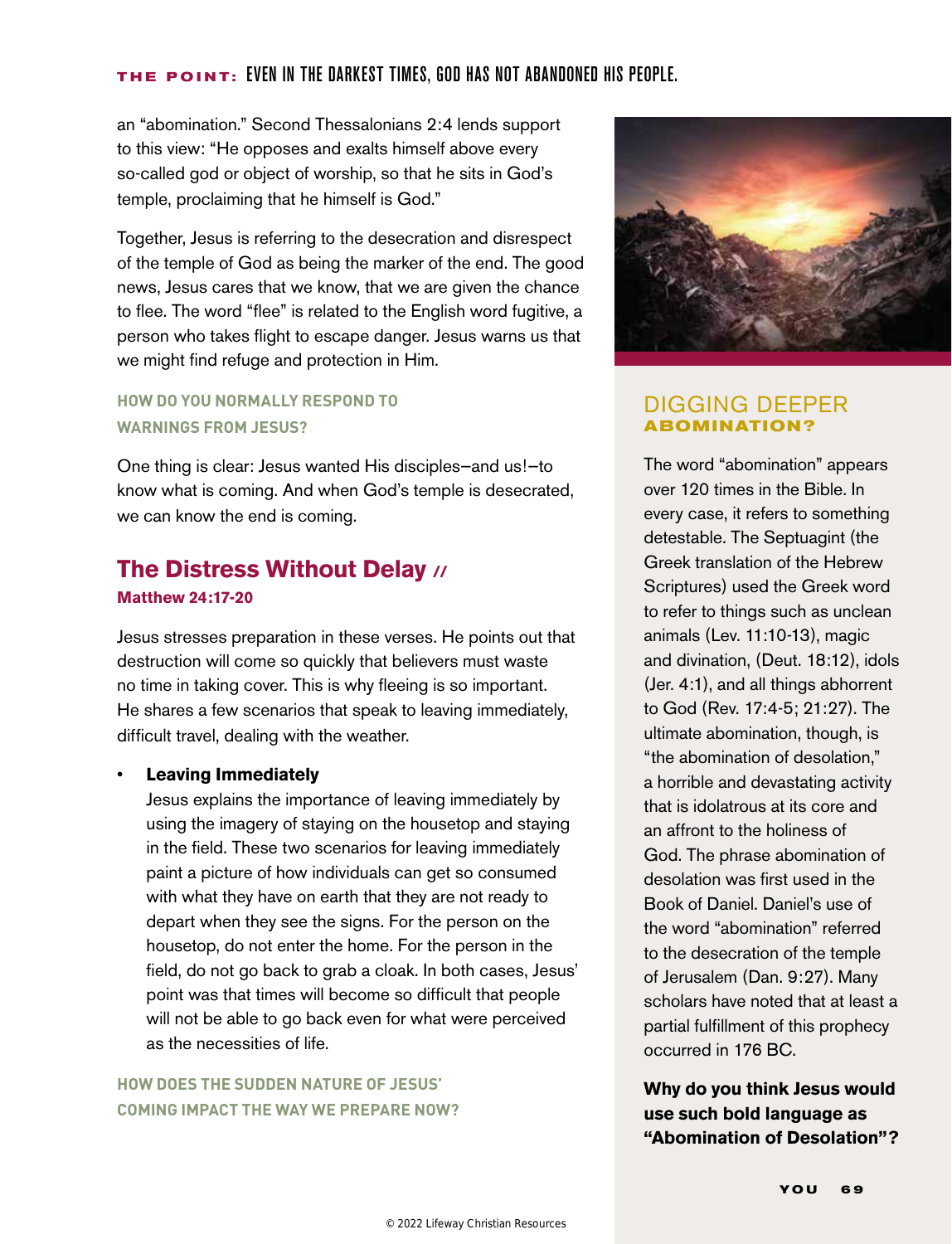#### • **Difficult Travel**

Jesus' second example was "pregnant women and nursing mothers" (v. 19). This does not imply a "curse" on women who are with child; it simply describes the added difficulty of traveling and fleeing while pregnant or handling infant children. Jesus' words were simply highlighting how difficult it will be to move as quickly as necessary during the crises of the end times when one is with a child. Jesus has nothing against children or pregnant women! This was a vow of sympathy akin to language in Deuteronomy 28:53-56



#### • **Dealing with the Weather**

Jesus ends with another scenario that could be challenging, the weather. He knew that cold and harsh climates could make travel harder in any scenario. Jesus' antidote was prayer. He knew that the terror awaiting believers calls for a single-minded commitment to fleeing and praying for very specific and seemingly unimportant things such as the weather.

In the end Jesus used the normalcy and various experiences of their lives as ways to ensure that the people were prepared in every circumstance with prayer as their strength. When the end comes we will have to get uncomfortable in places of comfort.

# **The Deliverance of the Elect // Matthew 24:21-22**

Christ was describing a time when evil will reign with a great maliciousness. As the return of Christ draws nearer, all bonds of evil will be broken, restraints will be put aside, and lawlessness will flood the earth. God will move in judgment while terrible catastrophes will sweep the earth. Things will be so dark that the people will seek deliverance through death (Rev. 9:6). Hardships often lead people to look to God for help, but that will not be the case during this time of great tribulation. "The rest of the people, who were not killed by these plagues, did not repent of the works of their hands to stop worshiping demons and idols of gold, silver, bronze, stone, and wood, which cannot see, hear, or walk. And they did not repent of their murders, their sorceries, their sexual immorality, or their thefts" (vv. 20-21).

As difficult as these portions of Scripture are to read, we must be deeply grateful for the mercy of God. Jesus said God is going to "cut short" (v. 22) the days of tribulation. Christ seemed to mean that, in His mercy, He will not allow the tribulation to continue forever.

God has predetermined that those days will fall short of full destruction. The suffering will be so great that if the Lord let the suffering continue, no one would survive. Otherwise, "no one would be saved" (v. 22). God's kindness is great, and He will interrupt the tribulation with His return (Matt. 24:29-31).

## **HOW HAS GOD'S MERCY IN THE PAST HELPED YOU TRUST HIM FOR THE FUTURE?**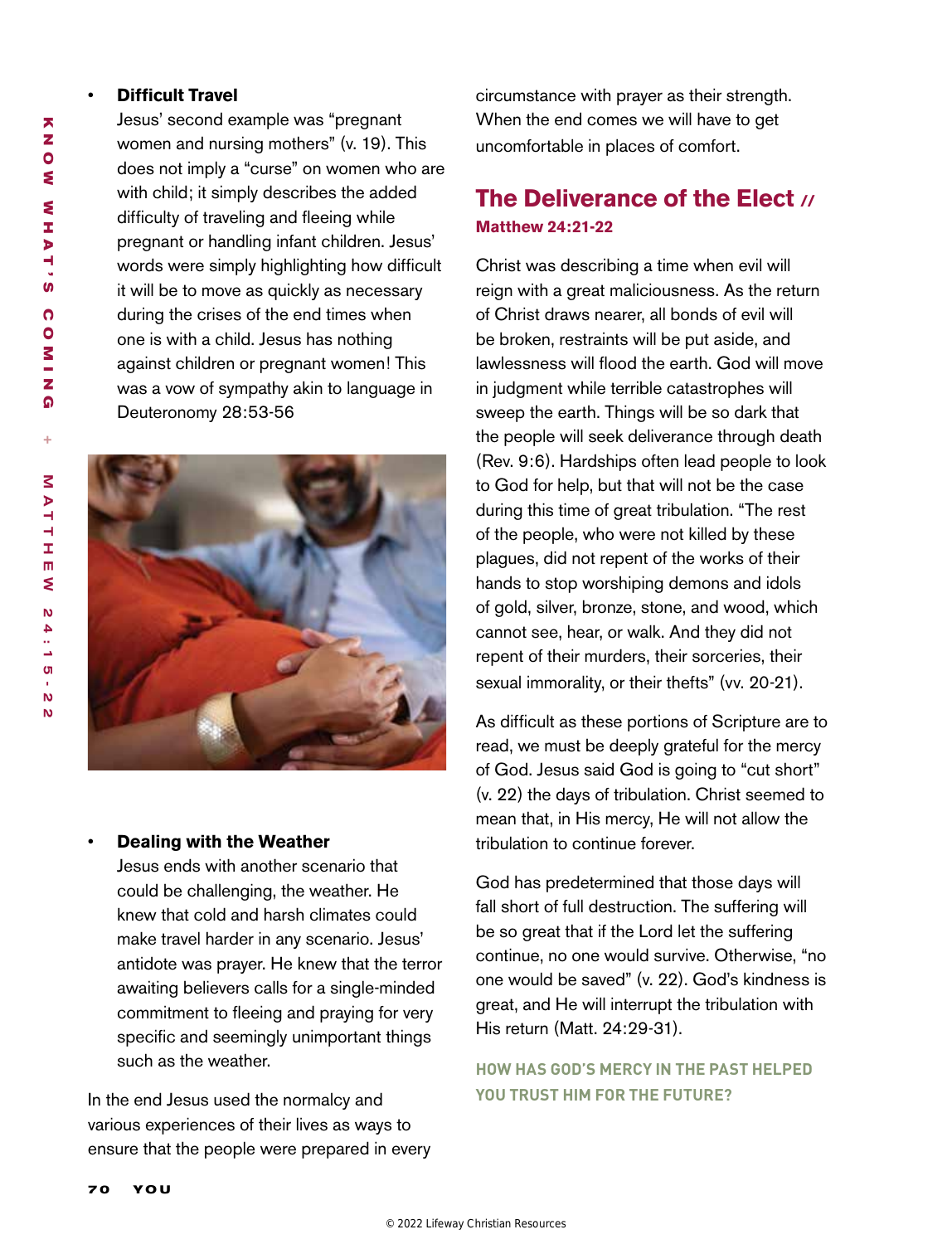#### **THE POINT:** Even in the darkest times, god has not abandoned his people.

The specific reason for God's mercy is "because of the elect" (v. 22). This is the first time the word "elect" appears in the New Testament. The elect are those who have placed their faith in Christ. This word emphasizes God's initiative in saving us. While believers make a genuine response of faith to the Lord, God is the one who draws us to believe. God's elect have a special relationship with God as His called-out children. The concept of election emphasizes that salvation is a work and gift of God (Eph. 2:8).

## **HOW DOES THIS PROPHECY DISPLAY GOD'S CONCERN FOR HIS PEOPLE?**

God will always remember His people even when the trouble feels overwhelming. If you thought the Lord has abandoned you to suffer alone when difficult times come, fill your mind with the truth that He "will never leave you or abandon you" (Heb. 13:5). We may face hard times, but we do not face them alone. He is with us to strengthen us, encourage us, help us endure, and ultimately deliver us.

#### **DID YOU KNOW?**

Man on a housetop? My home has a slanted roof and there is no other access into the home except for the chimney. Reading this Scripture verse while looking at my home makes me afraid of the second coming! Do I need to jump two stories down? Jesus, please help! When Jesus told this story He was equating it to firstcentury homes which had outside stairways that led to the upstairs flat roof. These flat roofs were especially useful as places of social gathering during hot months.<sup>28</sup> It has been said humorously that one could walk across Jerusalem on the roofs of houses. To further protect the city, some people built their houses next to the walls of the city to be available to fight off any outside armies. Jesus, as He did consistently in Matthew 24, was using the experiences of the disciples to ensure they were prepared. In this case He used their homes.

## **What area of your life is similar to the housetop, which makes it easy to see enemies and relax?**

# **LIVE IT**

#### **How should we live with the knowledge that God will never abandon us?**

Living in the presence of God isn't something believers will only experience at some future date. Many of us have gone through painful moments when we felt abandoned by God. But God will never forsake us; God is with us even now—in joyous times and when life is hard or painful. How can you live as one not abandoned this week?

 $+ + +$ 

- **• Be reminded.** Write down a difficult moment in your past and ways you experienced God's presence. Keep this note close to you for the next time circumstances get tough.
- **• Give it away.** Give to a ministry (time, money, physical items) at your church or in your community that helps people during times of distress—food pantries, homeless shelters, job loss ministries.
- **• Reach out.** Second Corinthians 1:3 encourages us to comfort others with the comfort we have received from God. Invite someone who is suffering to join you for a meal or coffee.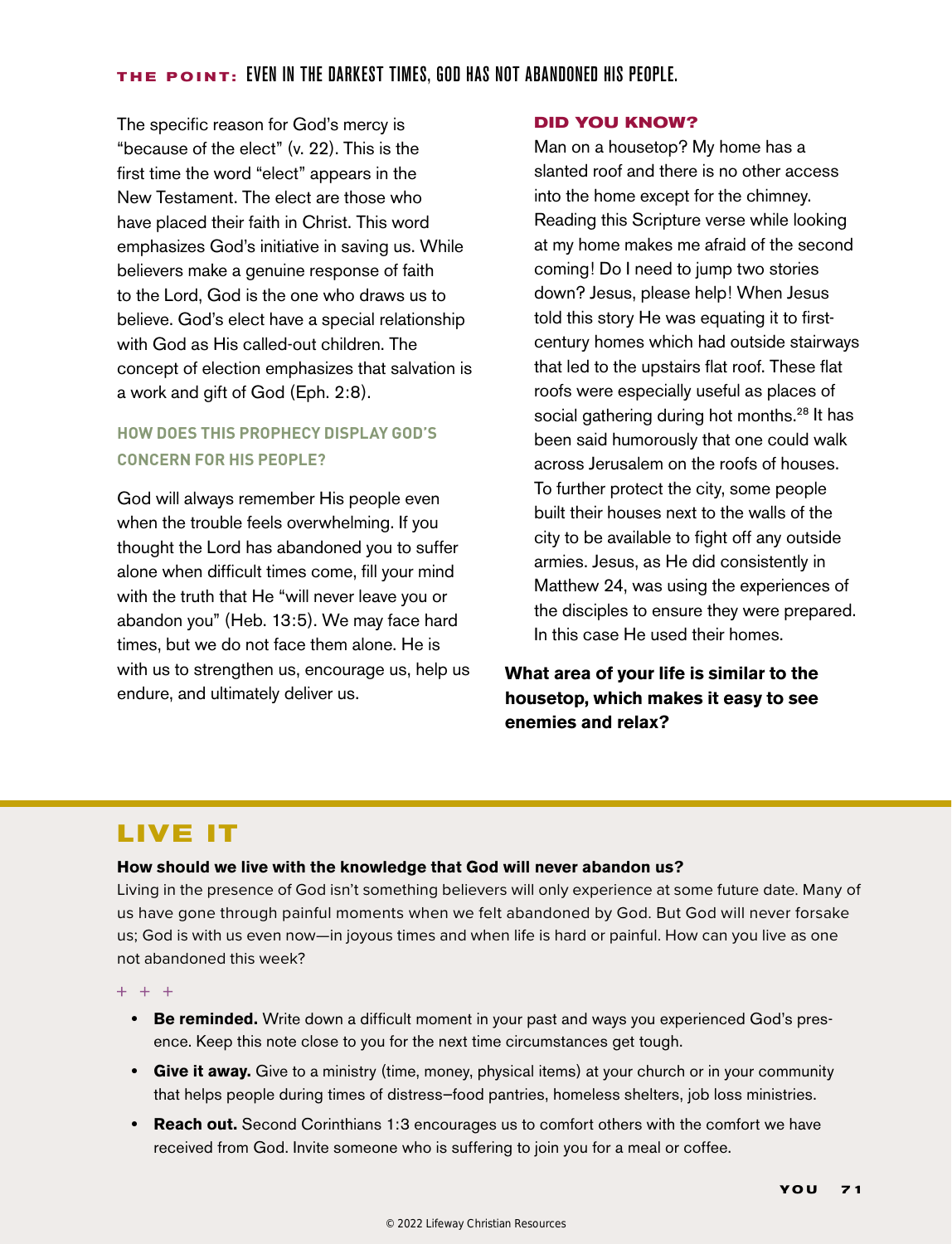# **DA ILY READ INGS**

#### **1. THE LIGHT OF HOPE // DANIEL 11:31**

"His forces will rise up and desecrate the temple fortress. They will abolish the regular sacrifice and set up the abomination of desolation" (Dan. 11:31). Synonyms for abomination include evil, atrocity, and horror, while desolation is synonymous with destruction, woe, and gloom. It just sounds like double doom for all of humanity. Yet, despite what's forthcoming, the light of hope pierces through the darkness. Know there is a merciful, sovereign God who presents us with the gift of His Son, Jesus and a choice. "If you declare with your mouth, 'Jesus is Lord,' and believe in your heart that God raised him from the dead, you will be saved" (Rom. 10:9). **Solidify your salvation today by believing with your whole heart and declaring, "Jesus Is Lord!"**

#### **2. PLAYGROUND OF LIFE // PSALM 145 :14**

Life is like a child on a playground. First, the teetertotter. Initially there is balance and then the ups and downs. Next, the swings. Initially, the child needs a push, and then is able to swing to greater heights. Then, the monkey bars. Coordination or strength may not be sufficient to maneuver through the bars, so a fall occurs. A consoling parent then picks the child up. Our heavenly Father is that playground parent who stays nearby to oversee and guide us through life's "playground."

**When we go through the playground of life, our loving Father picks us up when we fall, comforts, and helps us continue on our way.**

#### **3. PRIVILEGED // 2 PETER 2:9**

"Membership has its privileges" was the catchy slogan of American Express<sup>®</sup> in the nineties. People carrying the prestigious card were proud and seemed to take the slogan to heart. Some boasted about having the card while others flashed the green card to signify a certain status had been attained. Being a Christian and a child of the Most High God has its privileges as well. There will be tribulation.

Yet, because God is merciful, that time will be shortened to deliver the elect, those who belong to Him. "The Lord does not delay his promise, as some understand delay, but is patient not wanting any to perish but all to come to repentance." (2 Peter 2:9). And God patiently delays so others will be saved. **Hallelujah! Membership in the body of Christ has made us recipients of God's mercy.**

#### **4. SPOILER ALERT! // 1 JOHN 3:2-3**

Have you ever watched a movie and thought you knew what would happen next and were surprised with the ending? Or, read a book where the plot and climax unfolded as predicted? Sometimes knowing the ending prematurely ruins the effect, while other times just knowing how the story ends brings relief. "Spoiler Alert." God reveals to us in His Word how everything plays out. The good, bad, and ugly is all there not to scare us but to spiritually prepare us. Knowing what lies ahead we can be confident that God is with us and that with Him we win.

**Thank you, Lord, for showing us things to come so that we may gird up our loins and remain steadfast in You.**

#### **5. DON'T BELIEVE THE HYPE! // MATTHEW 24 :27**

Imposters. Who and what are they? Simply stated, the definition of an imposter is one who pretends to be someone or something else in order to deceive others. The imposter tricks others into believing their scheme. The trickery is dubious and can render unwelcomed, unsuspected, and often down-right dangerous consequences. Such deceivers will surface with the intent to lead mankind astray. Some will claim to be the Messiah while others will claim they can show you the way to Him. As said in hiphop culture, "Don't believe the hype!" When Christ makes His glorious appearing, all will know. **"For as the lightning comes from the east and flashes as far as the west, so will be the** 

**coming of the Son of Man."**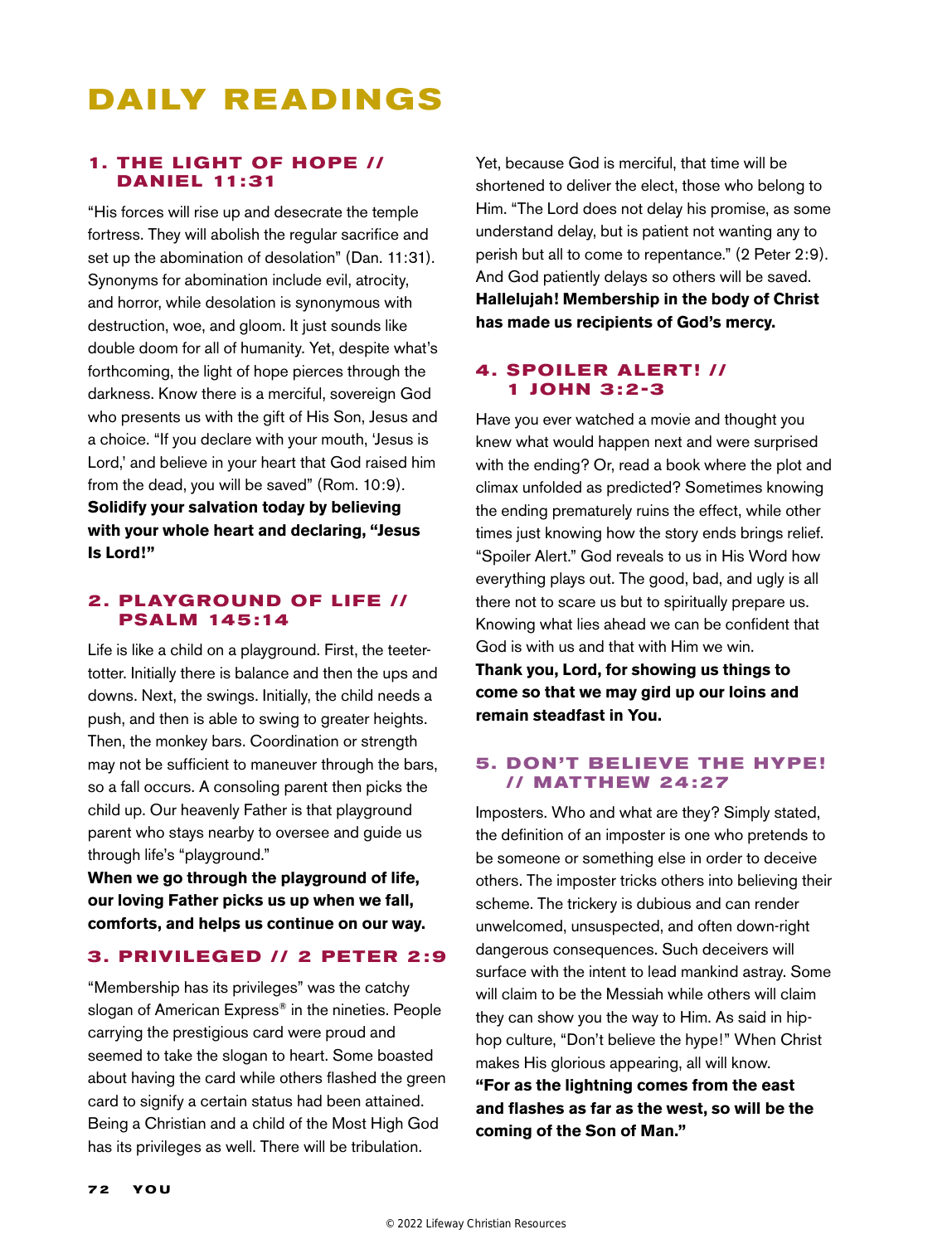

# **John 15: Remain in Christ**

BY MARK CROSTON

I can remember walking into our kitchen one day, ready for a snack and craving some hot buttered popcorn. Reaching into the pantry I pulled out a pack of microwave popcorn. I got a napkin from the table and a cold drink from the refrigerator. I placed the bag of popcorn kernels into the microwave oven with the correct side up, closed the door, pushed the button, and then –nothing! I checked and rechecked the settings, I made sure the door was completely closed and again pushed the button and, you guessed it–nothing! I was so utterly disappointed as my desire for the hot buttered popcorn was heightened.

It was just then that my teenage daughter walked into the kitchen. I expressed to her my disappointment and told her the microwave

was broken. Then she told me something that rocked my world and changed my day. She said, "Dad, the microwave isn't broken. It's just unplugged!"

The microwave is unplugged!!! So simple and yet so vital. I had everything I needed, but I could not enjoy the hot buttered popcorn, because the microwave was unplugged.

This is what John 15 is talking about. It is a reminder to each of us that we cannot be fruitful in our spiritual lives if we are unplugged from the power source. "Remain in me, and I in you. Just as a branch is unable to produce fruit by itself unless it remains on the vine, neither can you unless you remain in me" (John 15:4).